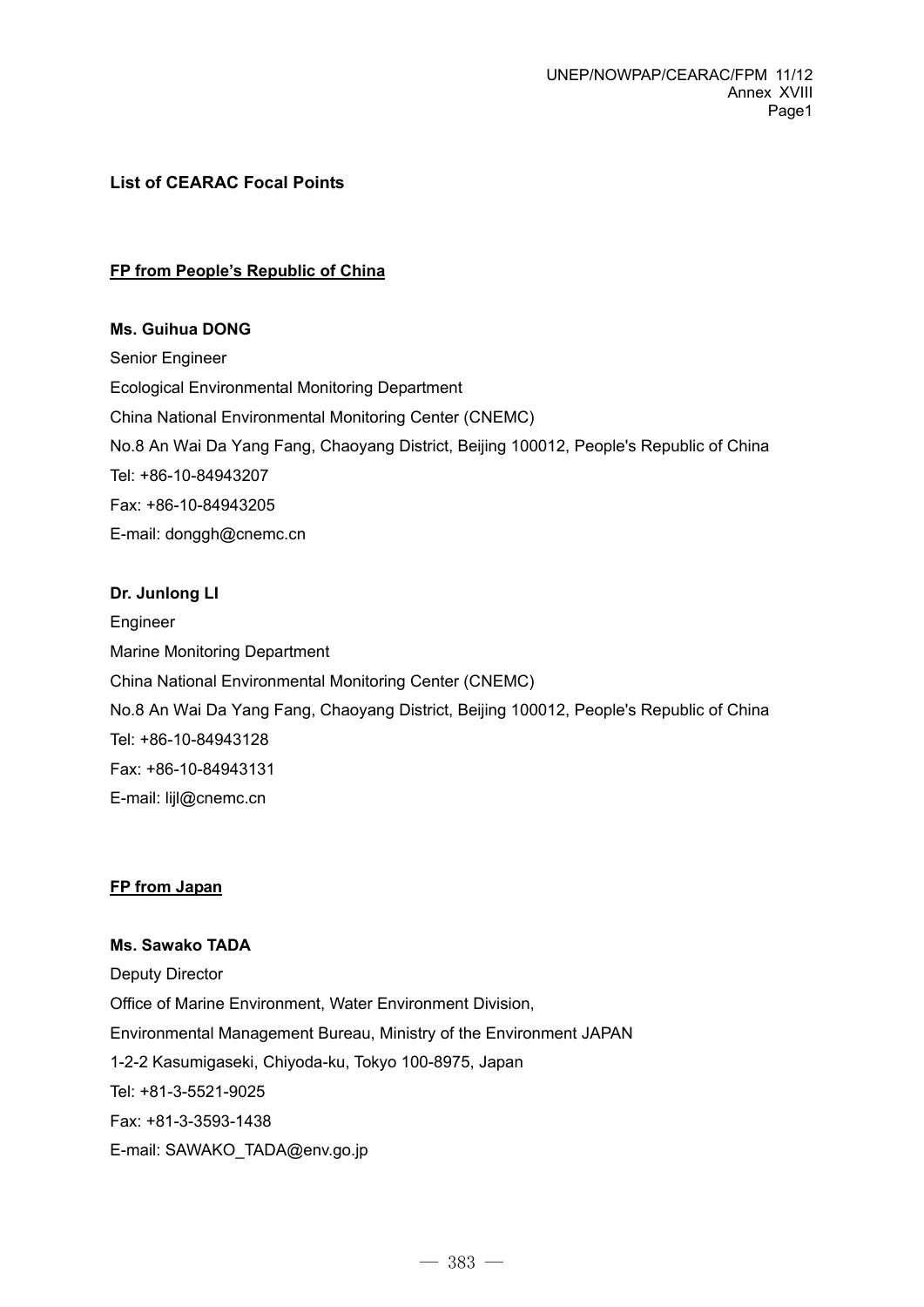#### **Dr. Yasuwo FUKUYO**

Emeritus Professor The University of Tokyo 1-1-1 Yayoi, Bunkyo-ku, Tokyo 113-8657, Japan Tel: +81-3-5841-5292 E-mail: ufukuyo@mail.ecc.u-tokyo.ac.jp

## **Dr. Joji ISHIZAKA**

Professor, Director Hydrospheric Atmospheric Research Center Nagoya University Furo-cho, Chikusa-ku, Nagoya, Aichi 464-8601, Japan Tel: +81-52-789-3487 Fax: +81-52-789-5508 E-mail: jishizak@hyarc.nagoya-u.ac.jp

## **FP from Republic of Korea**

#### **Dr. Changkyu LEE**

Senior Scientist HAB Research Section, Southeast Sea Fisheries Research Institute National Fisheries Research and Development Institute 361 Yeongoon-ri, Sanyang-eup, Tongyeong city, Gyeongnam 650-943, Republic of Korea Tel: +82-55-640-4770 Fax: +82-55-641-2036 E-mail: changkl@nfrdi.go.kr

# **Dr. Yong-Woo LEE**

Senior Researcher Climant & Marine Environment Team Korea Marine Environment Management Corporation